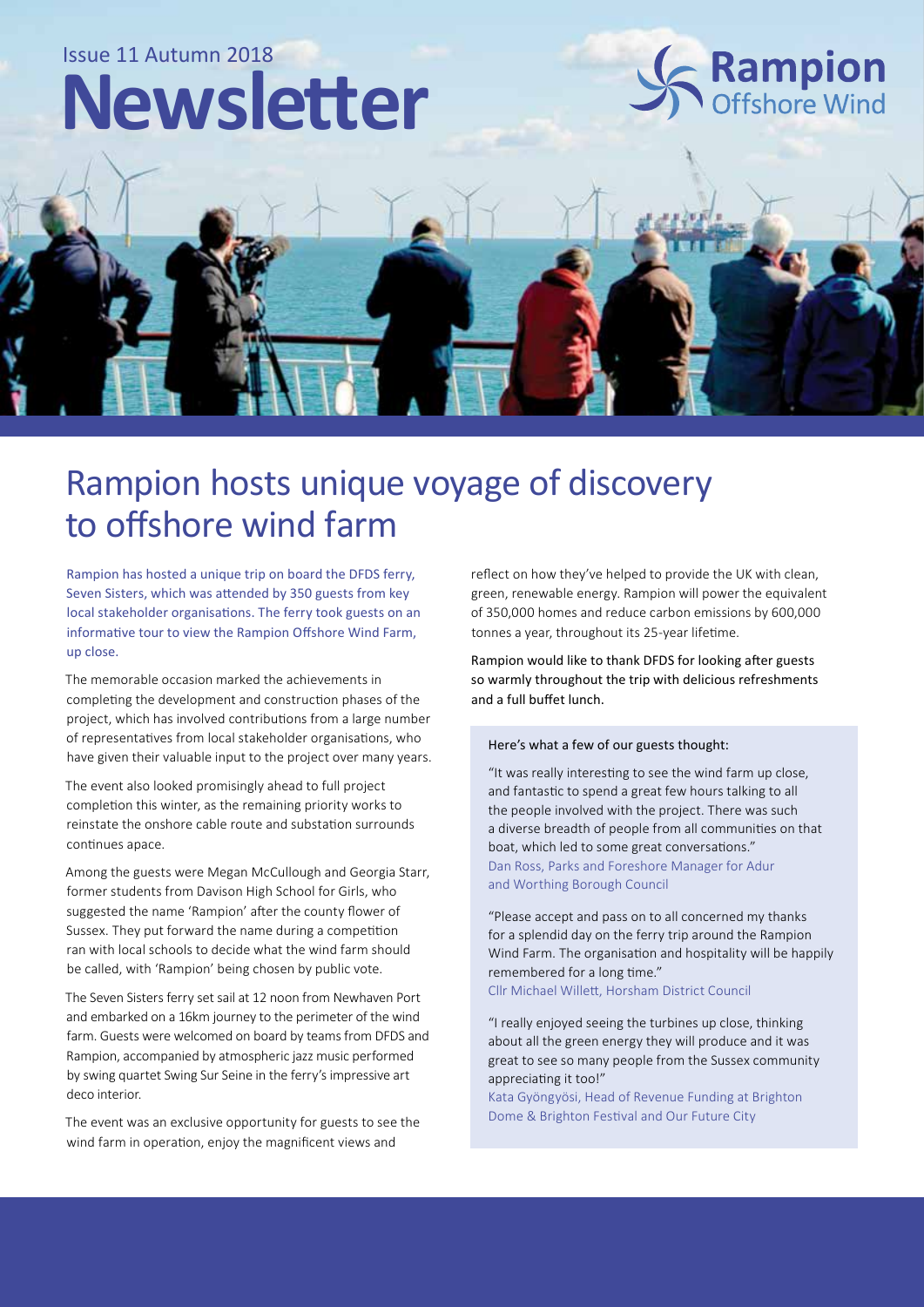# Bringing the past to life

On 12 June, more than 200 people attended Rampion's free archaeology evening, hosted at the Ropetackle Arts Centre in Shoreham.

The hugely popular event showcased the many archaeological discoveries made during Rampion's development and construction, with finds spanning millennia, from the late Neolithic period and Bronze Age, to the Roman, medieval and post-medieval eras.

Attracting both archaeology enthusiasts and curious members of the local community, the evening was opened by Rampion's Development and Stakeholder Manager, Chris Tomlinson, who introduced the wind farm project to a full house, followed by guest speakers.

Andy Towle from RSK described the methodology behind Rampion's archaeology works, which began in 2010 with an Environmental Impact Assessment to measure the potential archaeological impact of the wind farm. Alistair Byford-Bates from Wessex Archaeology revealed some of the most memorable offshore finds, including wooden and steel shipwrecks, a World War 2 aircraft propeller and an 18th century anchor. And finally, Matt Pope and Garett Sheehan of Archaeology South East, introduced Rampion's onshore discoveries, including the remains of an Anglo-Saxon skeleton, a cross-dyke dated to the Middle Bronze Age and a medieval salt work.

Many of the offshore and onshore finds were on display, from the vertebrae of a Saxon skeleton with cut marks suggesting a traumatic death, to a selection of prehistoric Roman and medieval pottery and flint tools.

Rampion's archaeology works have helped to document a huge timespan in the life of the South Downs, sparking a great deal of local curiosity in the history and heritage of the area, as Chris Tomlinson explains:

"We had such an overwhelming level of interest in the event we had to turn some people away, for which we're very sorry. As a result, we're planning to host a second event next year to coincide with the publication of the full report into Rampion's archaeological discoveries."

Jim Stevenson, Project Manager for Archaeology South East said: "It was inspiring to see such a huge level of community interest in local archaeology and the history of the area. We were thrilled with the turnout and response to our presentations and display showcasing finds made along the cable route."

Details of the next Rampion archaeology event will be released nearer the time.

Meanwhile, a post-excavation report can be viewed on the Rampion website.



#### Investing in our future



In late August, Rampion's seventh wind turbine technician apprentice joined the 65-strong Operations & Maintenance Team based in Newhaven.

Thomas Winter, a 16-year-old student from Eastbourne, was chosen from 130 applicants for the Rampion Apprenticeship Scheme, after completing his GCSEs at UTC@harbourside.

Just as Thomas starts his career studying to become an offshore wind farm technician, Rampion's first two apprentices are coming to the end of their apprenticeships.

The apprenticeship takes around three and a half years, with the first two years mainly classroom based, spent completing a BTEC Level 3 Extended Diploma in Electrical and Electronic Engineering and a range of practical training courses.

Rampion apprentices Tony Walker and Ross Muirhead started their training in 2015 and are now in the final year of their apprenticeship, also based with the Operations & Maintenance Team in Newhaven. Both are now working hard to complete a Level 3 Extended Diploma in Engineering Maintenance.

Rampion's other apprentices, Sussex locals Alex Reah and James McMiIlllan, joined the team in 2016 and have now completed their BTEC qualification. Toby Newman and James Daniels, also from Sussex, started their apprenticeship in August 2018.

Richard Crowhurst, Plant Manager at Rampion, said: "We're delighted to be able to offer this apprenticeship programme which provides a level of training second to none within the industry. The development of highly skilled people is key to the fastgrowing renewables industry and we're delighted to welcome Thomas to the team."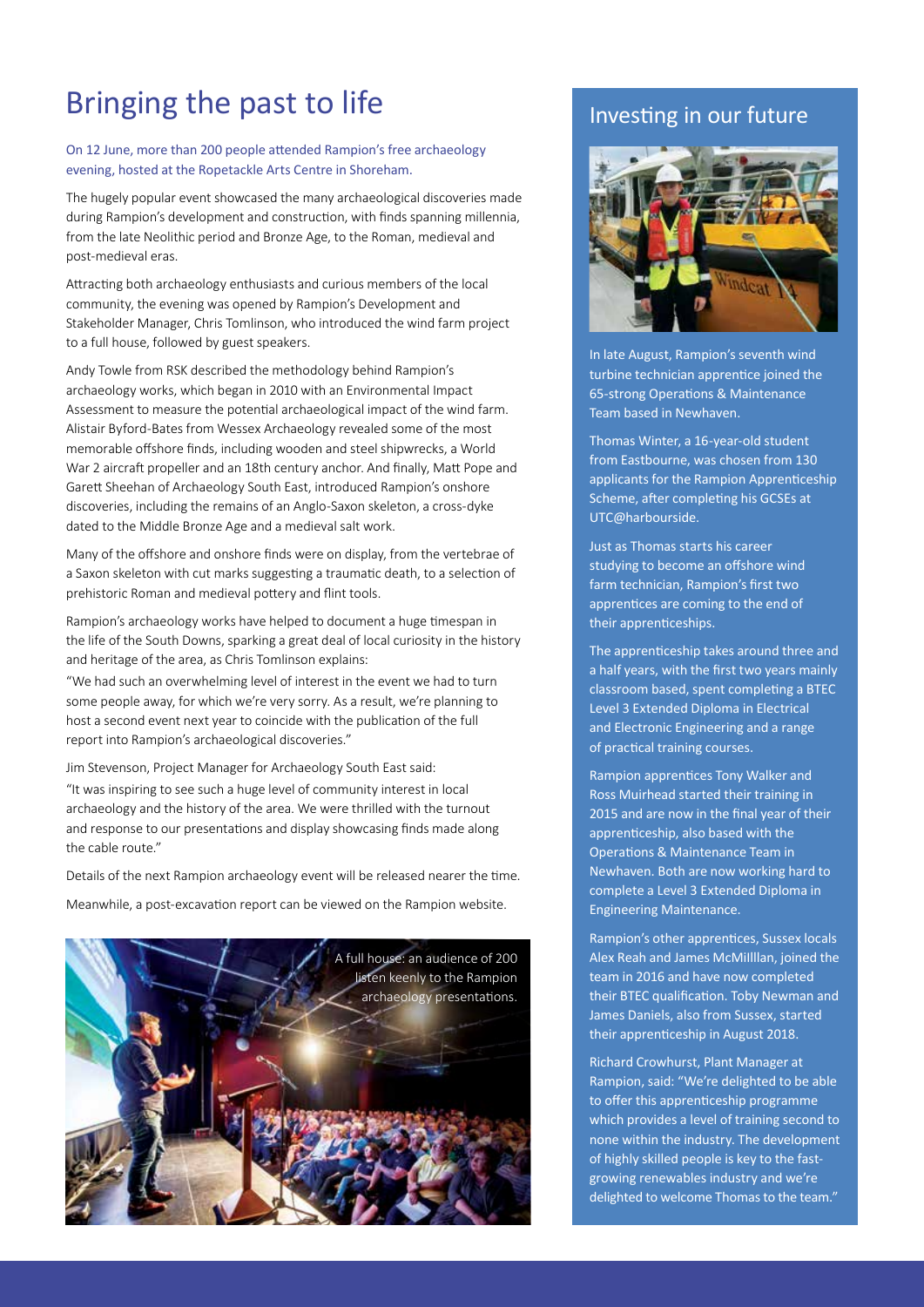# Growing numbers of people visit Rampion using services provided by local charter vessels

Photo credit: Brighton Diver

Since the final turbine was installed and Rampion began producing clean,

Today, a number of charter vessel operators along the Sussex coast run trips out to the site, with many agreeing the number of visitors has grown significantly over the last year.

green energy in November 2017, a growing number of people want to

#### Paul Jackman of Defiance Charters explains what impresses and surprises people most:

visit the wind farm and see the turbines in operation.

"The first impression of Rampion is the scale of the project and the size of the turbines which can't be appreciated from shore, or even up close, until you see one of the Rampion team working on the site to give you a perspective. After a slow start in 2016, interest in the trip has grown massively. I run four trips every weekend, weather permitting, which normally means I'm booked two weeks in advance."

#### Paul Dyer of Brighton Diver said:

"There's been a large amount of interest in the wind farm and I must have taken more than 200 people out to see it. Most of those who visit Rampion live along the coast, from Bognor Regis to Seaford, and have seen it being built."

#### Chris West of Buccaneer Charters agrees

"Interest in visiting Rampion has grown towards the end of the project, especially during the summer school holidays when we had excellent weather. The weather has to be pretty calm for people to enjoy the trip."

Chris West and Paul Dyer also explained that the one feature most people are impressed with and surprised by is the sheer size and scale of the wind farm site, and of the individual turbines.

These boat trips are becoming an increasingly popular way for people to learn more about Rampion and clean, green offshore wind energy.

A full list of local charter services running boat trips out to the wind farm is available on the Rampion website.

"The first impression of Rampion is the scale of the project and the size of the turbines which can't be appreciated from shore."

Photo credit Brighton Diver.

Paul Jackman of Defiance Charters.